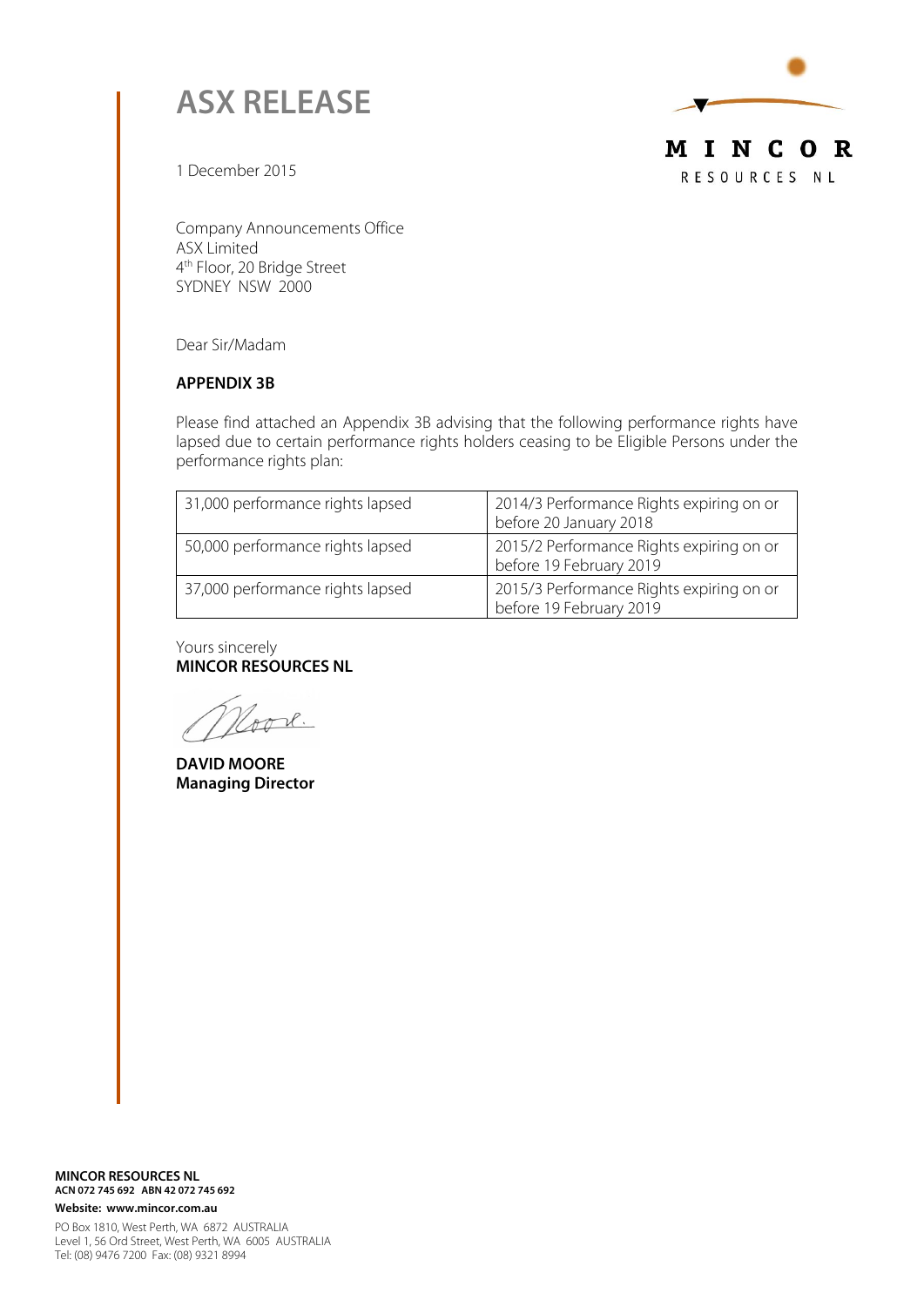# **Appendix 3B**

## **New issue announcement, application for quotation of additional securities and agreement**

Information or documents not available now must be given to ASX as soon as available. Information and *documents given to ASX become ASX's property and may be made public.*

Introduced 01/07/96 Origin: Appendix 5 Amended 01/07/98, 01/09/99, 01/07/00, 30/09/01, 11/03/02, 01/01/03, 24/10/05, 01/08/12, 04/03/13

Name of entity

Mincor Resources NL

ABN

42 072 745 692

We (the entity) give ASX the following information.

#### **Part 1 - All issues**

*You must complete the relevant sections (attach sheets if there is not enough space).*

1 +Class of +securities issued or to be issued

N/A – cancellation of performance rights

2 Number of +securities issued or to be issued (if known) or maximum number which may be issued N/A

3 Principal terms of the +securities (e.g. if options, exercise price and expiry date; if partly paid <sup>+</sup>securities, the amount outstanding and due dates for payment; if +convertible securities, the conversion price and dates for conversion)

| $\overline{\phantom{a}}$ | N/A |
|--------------------------|-----|
| ,<br>f                   |     |
| $\overline{\phantom{a}}$ |     |
| $\overline{\phantom{a}}$ |     |
| f                        |     |
| $\overline{\phantom{a}}$ |     |
| 'n                       |     |
|                          |     |

<sup>+</sup> See chapter 19 for defined terms.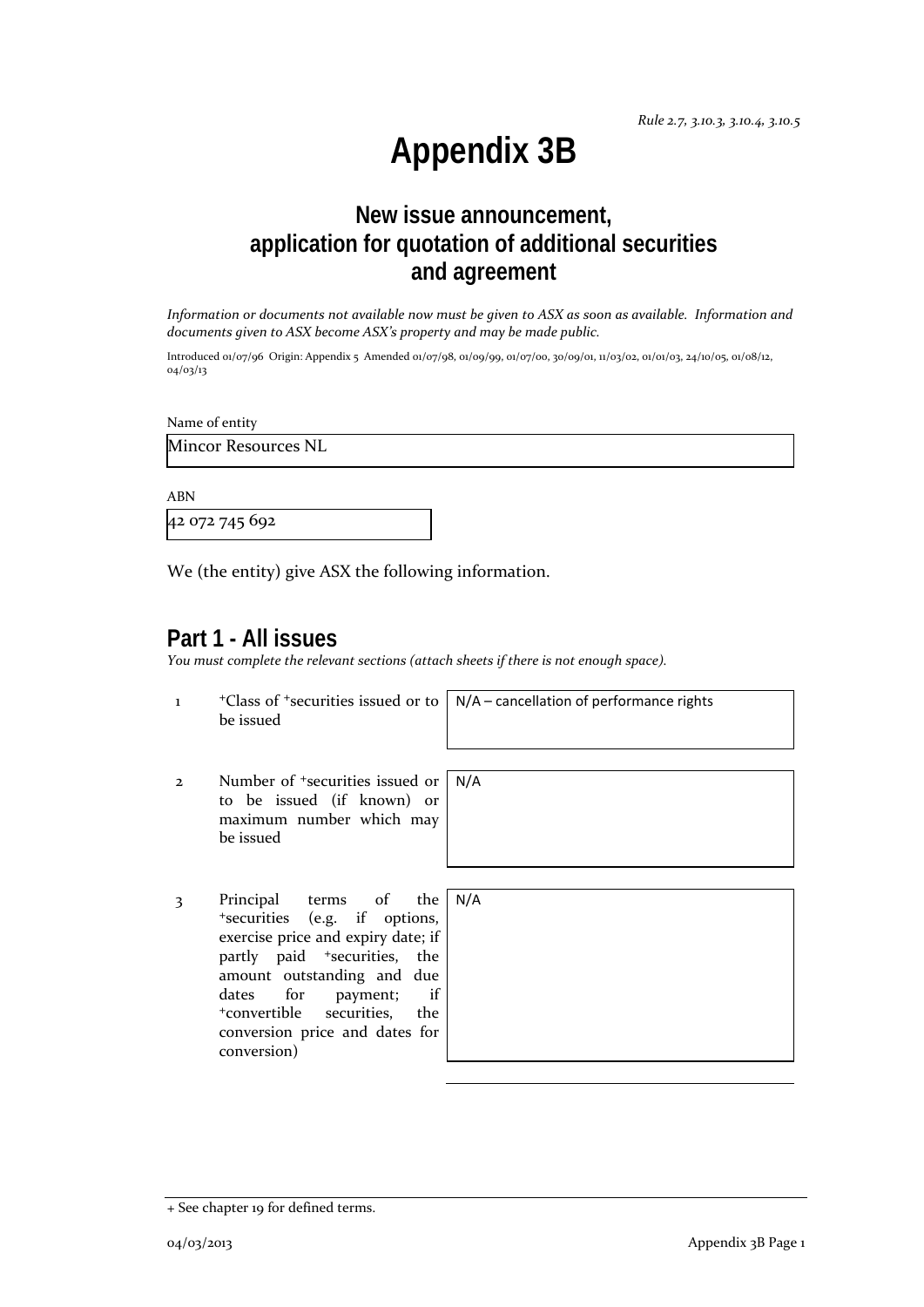| $\overline{4}$ | Do the +securities rank equally<br>in all respects from the +issue<br>date with an existing +class of<br>quoted +securities?<br>If the additional +securities do<br>not rank equally, please state:<br>the date from which they do<br>the extent to which they<br>participate<br>for<br>the<br>next<br>dividend, (in the case of a<br>distribution)<br>trust,<br><b>Or</b><br>interest payment<br>the extent to which they do<br>not rank equally, other than<br>relation to the<br>in<br>next<br>dividend,<br>distribution<br>or<br>interest payment | N/A |
|----------------|-------------------------------------------------------------------------------------------------------------------------------------------------------------------------------------------------------------------------------------------------------------------------------------------------------------------------------------------------------------------------------------------------------------------------------------------------------------------------------------------------------------------------------------------------------|-----|
| 5              | Issue price or consideration                                                                                                                                                                                                                                                                                                                                                                                                                                                                                                                          | N/A |
| 6              | Purpose of the issue<br>(If issued as consideration for<br>the acquisition of assets, clearly<br>identify those assets)                                                                                                                                                                                                                                                                                                                                                                                                                               | N/A |
| 6a             | Is the entity an <sup>+</sup> eligible entity<br>that<br>has<br>obtained<br>security<br>holder approval under rule 7.1A?<br>If Yes, complete sections 6b - 6h<br>in relation to the <sup>+</sup> securities the<br>subject of this Appendix 3B, and<br>comply with section 6i                                                                                                                                                                                                                                                                         | N/A |
| 6b             | The date the security holder<br>resolution under rule 7.1A was<br>passed                                                                                                                                                                                                                                                                                                                                                                                                                                                                              | N/A |
| 6c             | Number of <sup>+</sup> securities<br>issued<br>holder<br>without<br>security<br>approval under rule 7.1                                                                                                                                                                                                                                                                                                                                                                                                                                               | N/A |
| 6d             | Number of <sup>+</sup> securities issued<br>with security holder approval<br>under rule 7.1A                                                                                                                                                                                                                                                                                                                                                                                                                                                          | N/A |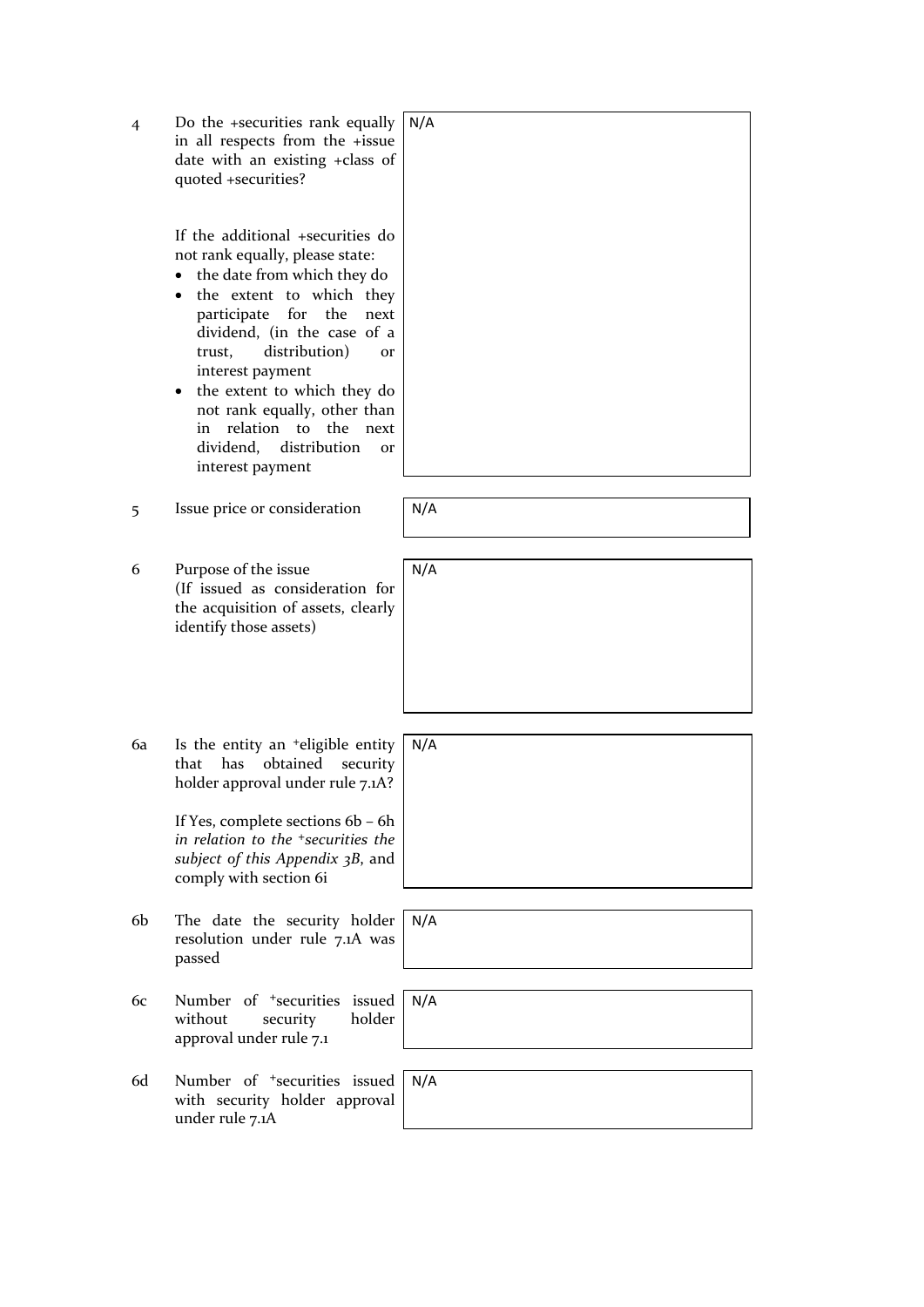- 6e Number of +securities issued with security holder approval under rule 7.3, or another specific security holder approval (specify date of meeting) N/A
- 6f Number of +securities issued under an exception in rule 7.2
- 6g If +securities issued under rule 7.1A, was issue price at least 75% of 15 day VWAP as calculated under rule 7.1A.3? Include the +issue date and both values. Include the source of the VWAP calculation.
- 6h If +securities were issued under rule 7.1A for non-cash consideration, state date on which valuation of consideration was released to ASX Market Announcements
- 6i Calculate the entity's remaining issue capacity under rule 7.1 and rule 7.1A – complete Annexure 1 and release to ASX Market Announcements

7 +Issue dates

Note: The issue date may be prescribed by ASX (refer to the definition of issue date in rule 19.12). For example, the issue date for a pro rata entitlement issue must comply with the applicable timetable in Appendix 7A.

8 Number and <sup>+</sup>class of all <sup>+</sup>securities quoted on ASX (*including* the <sup>+</sup>securities in section 2 if applicable)

N/A

N/A

 N/A

N/A

|   | ASA (refer to the definition of issue date in<br>rule 19.12). For example, the issue date for a<br>pro rata entitlement issue must comply with<br>the applicable timetable in Appendix 7A. |             |                            |
|---|--------------------------------------------------------------------------------------------------------------------------------------------------------------------------------------------|-------------|----------------------------|
|   | Cross reference: item 33 of Appendix 3B.                                                                                                                                                   |             |                            |
|   |                                                                                                                                                                                            | Number      | <sup>+</sup> Class         |
| 8 | Number and <sup>+</sup> class of all                                                                                                                                                       | 188.238.274 | <b>Fully Paid Ordinary</b> |
|   | quoted on<br><sup>+</sup> securities<br>ASX                                                                                                                                                |             | <b>Shares</b>              |
|   | ( <i>including</i> the <sup>+</sup> securities<br>in                                                                                                                                       |             |                            |
|   | section 2 if applicable)                                                                                                                                                                   |             |                            |

+ See chapter 19 for defined terms.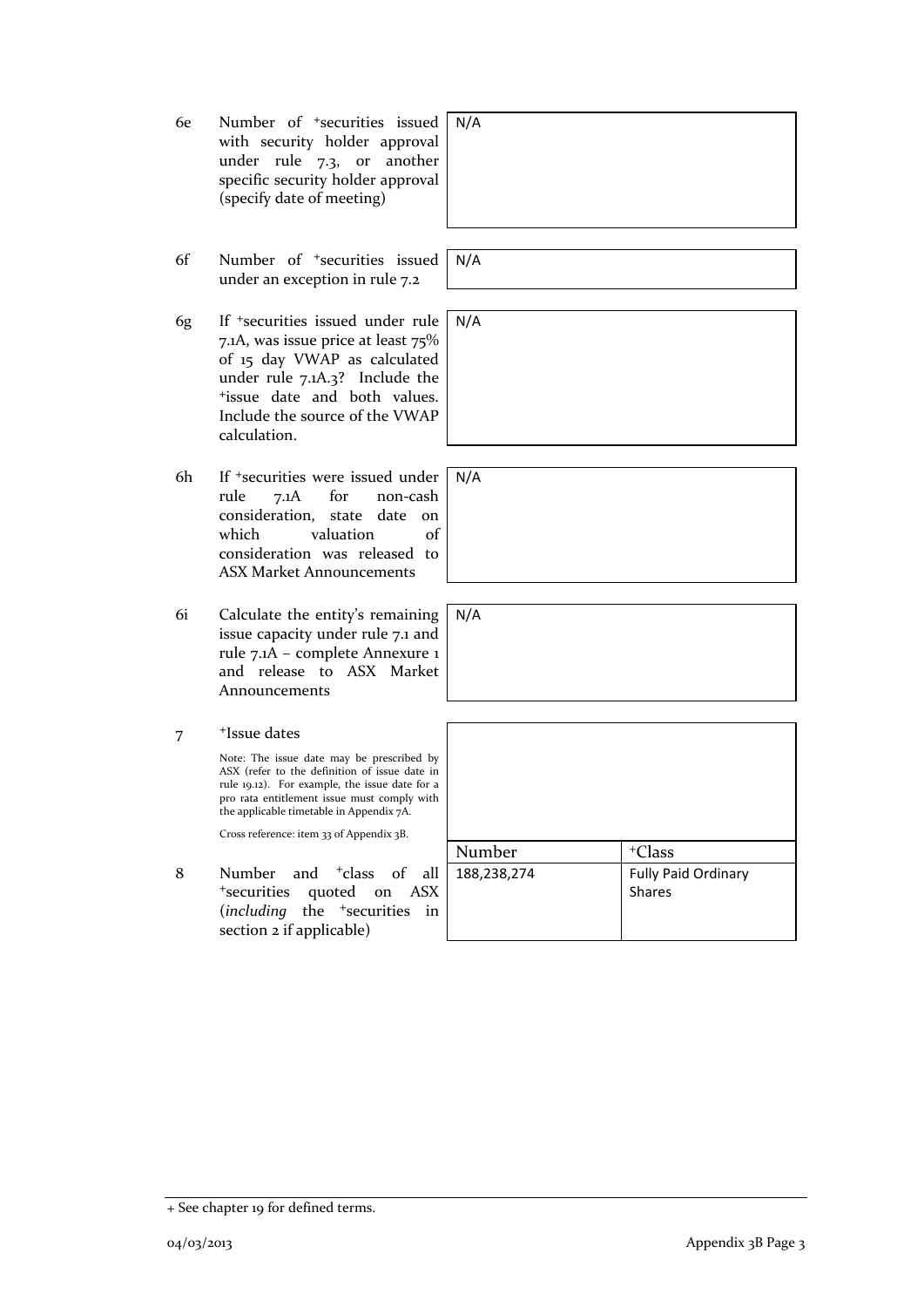| 9 | and <sup>+</sup> class of<br>Number<br>all<br>*securities not quoted on ASX<br>(including the <sup>+</sup> securities in<br>section 2 if applicable) | 586,000 | 2013/1 Performance<br>Rights expiring on or<br>before 30 January 2017    |
|---|------------------------------------------------------------------------------------------------------------------------------------------------------|---------|--------------------------------------------------------------------------|
|   |                                                                                                                                                      | 360,000 | 2013/2 Performance<br>Rights expiring on or<br>before 30 January 2017    |
|   |                                                                                                                                                      | 77,000  | 2013/4 Performance<br>Rights expiring on or<br>before 30 January 2017    |
|   |                                                                                                                                                      | 336,000 | 2014/1 Performance<br>Rights expiring on or<br>before 20 January 2018    |
|   |                                                                                                                                                      | 232,000 | 2014/2 Performance<br>Rights expiring on or<br>before 20 January 2018    |
|   |                                                                                                                                                      | 21,000  | Performance<br>2014/3<br>Rights expiring on or<br>before 20 January 2018 |
|   |                                                                                                                                                      | 324,000 | 2015/1 Performance<br>Rights expiring on or<br>before 19 February 2019   |
|   |                                                                                                                                                      | 200,000 | 2015/2 Performance<br>Rights expiring on or<br>before 19 February 2019   |
|   |                                                                                                                                                      | 27,000  | 2015/3 Performance<br>Rights expiring on or<br>before 19 February 2019   |
|   |                                                                                                                                                      | 200,000 | 2015/4 Performance<br>Rights expiring on or<br>before 2 October 2019     |

- 10 Dividend policy (in the case of a trust, distribution policy) on the increased capital (interests)
- 11 Is security holder approval required?

| $\mathbf{a}$   | N/A |
|----------------|-----|
| $\overline{e}$ |     |
|                |     |
| l              | N/A |
|                |     |
|                |     |
|                |     |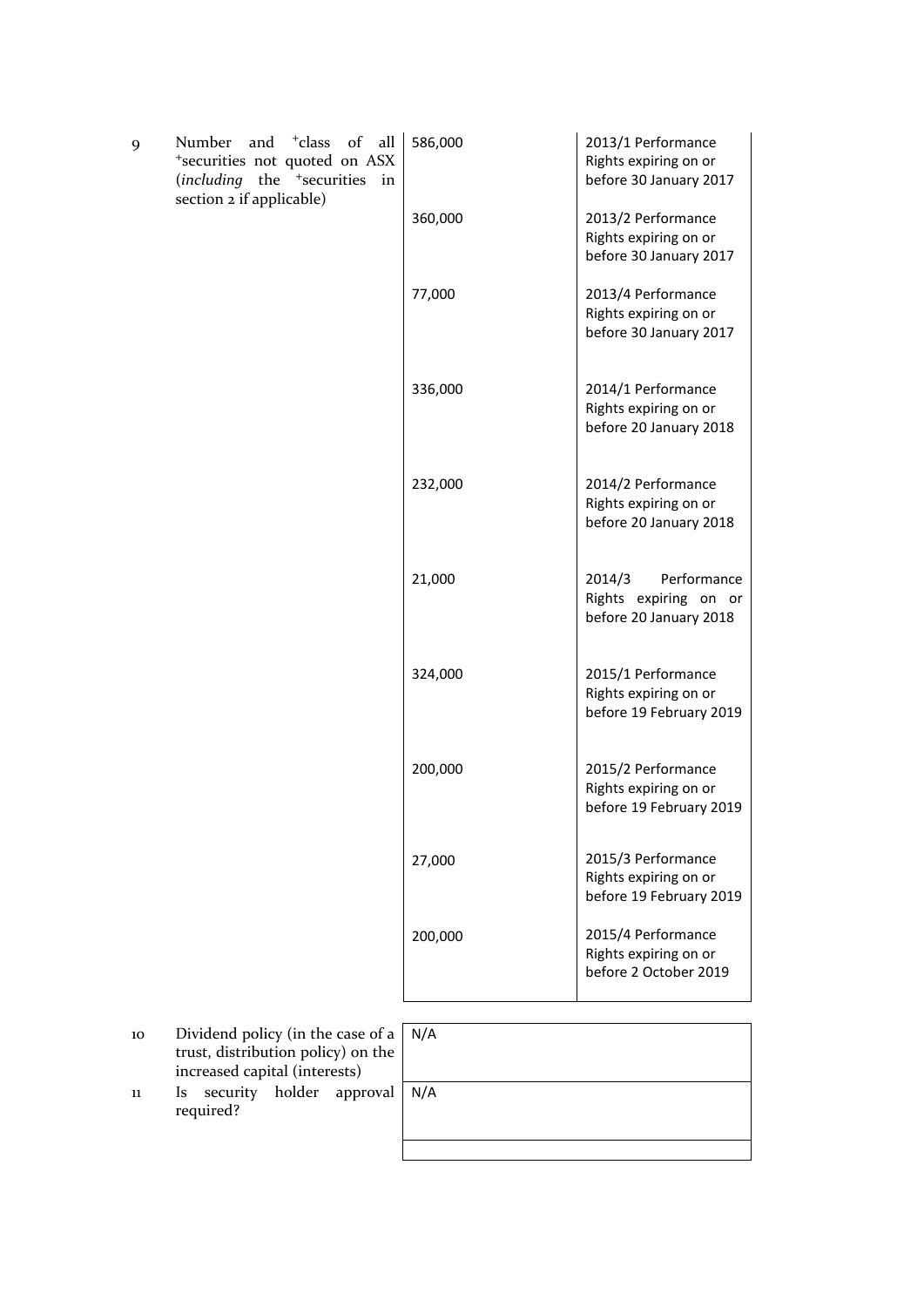| 12 |  |                   | Is the issue renounceable or $\big  N/A$ |  |
|----|--|-------------------|------------------------------------------|--|
|    |  | non-renounceable? |                                          |  |

13 Ratio in which the +securities will be offered

| r   N/A      |
|--------------|
| $S \mid N/A$ |
|              |

## **Part 2 - Pro rata issue**

| 14 | <sup>+</sup> Class of <sup>+</sup> securities to which the<br>offer relates                                                                                                                          | N/A |
|----|------------------------------------------------------------------------------------------------------------------------------------------------------------------------------------------------------|-----|
| 15 | +Record<br>determine<br>date<br>to<br>entitlements                                                                                                                                                   | N/A |
| 16 | different<br>Will<br>holdings<br>on<br>registers (or subregisters) be<br>aggregated<br>for<br>calculating<br>entitlements?                                                                           | N/A |
| 17 | Policy for deciding entitlements<br>in relation to fractions                                                                                                                                         | N/A |
| 18 | Names of countries in which the<br>entity has security holders who<br>will not be sent new offer<br>documents<br>Note: Security holders must be told how their<br>entitlements are to be dealt with. | N/A |
|    | Cross reference: rule 7.7.                                                                                                                                                                           |     |
| 19 | Closing date<br>for<br>receipt<br>of<br>acceptances or renunciations                                                                                                                                 | N/A |
| 20 | Names of any underwriters                                                                                                                                                                            | N/A |
|    |                                                                                                                                                                                                      |     |
| 21 | Amount of any underwriting fee<br>or commission                                                                                                                                                      | N/A |
| 22 | Names of any brokers to the<br>issue                                                                                                                                                                 | N/A |
|    |                                                                                                                                                                                                      |     |
| 23 | Fee or commission payable to<br>the broker to the issue                                                                                                                                              | N/A |

<sup>+</sup> See chapter 19 for defined terms.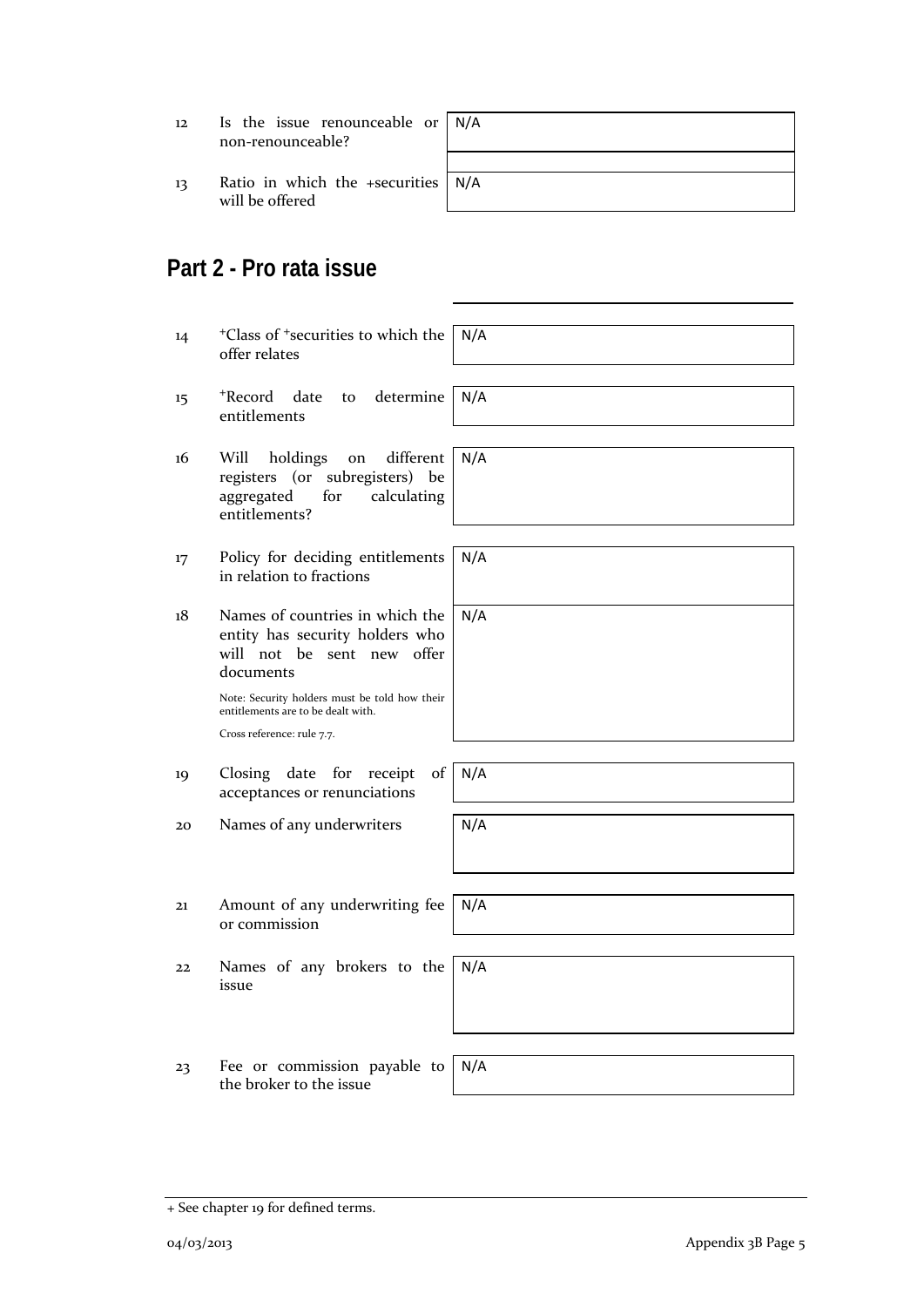| 24 | Amount of any handling fee<br>payable to brokers who lodge<br>acceptances or renunciations on<br>behalf of security holders                                                         | N/A |
|----|-------------------------------------------------------------------------------------------------------------------------------------------------------------------------------------|-----|
|    |                                                                                                                                                                                     |     |
| 25 | If the issue is contingent on<br>security holders' approval, the<br>date of the meeting                                                                                             | N/A |
|    |                                                                                                                                                                                     |     |
| 26 | Date entitlement and acceptance<br>form and offer documents will be<br>sent to persons entitled                                                                                     | N/A |
|    |                                                                                                                                                                                     |     |
| 27 | If the entity has issued options,<br>and the terms entitle option<br>holders<br>participate<br>to<br>on<br>exercise, the date on which<br>notices will be sent to option<br>holders | N/A |
|    |                                                                                                                                                                                     |     |
| 28 | Date rights trading will begin (if<br>applicable)                                                                                                                                   | N/A |
|    |                                                                                                                                                                                     |     |
| 29 | Date rights trading will end (if<br>applicable)                                                                                                                                     | N/A |
|    |                                                                                                                                                                                     |     |
|    |                                                                                                                                                                                     |     |
| 30 | How do security holders sell<br>their entitlements in full through<br>a broker?                                                                                                     | N/A |
|    |                                                                                                                                                                                     |     |
| 31 | How do security holders sell part<br>of their entitlements through a<br>broker and accept for the<br>balance?                                                                       | N/A |
|    |                                                                                                                                                                                     |     |
| 32 | How do security holders dispose<br>of their entitlements (except by<br>sale through a broker)?                                                                                      | N/A |
|    |                                                                                                                                                                                     |     |
| 33 | <sup>+</sup> Issue date                                                                                                                                                             | N/A |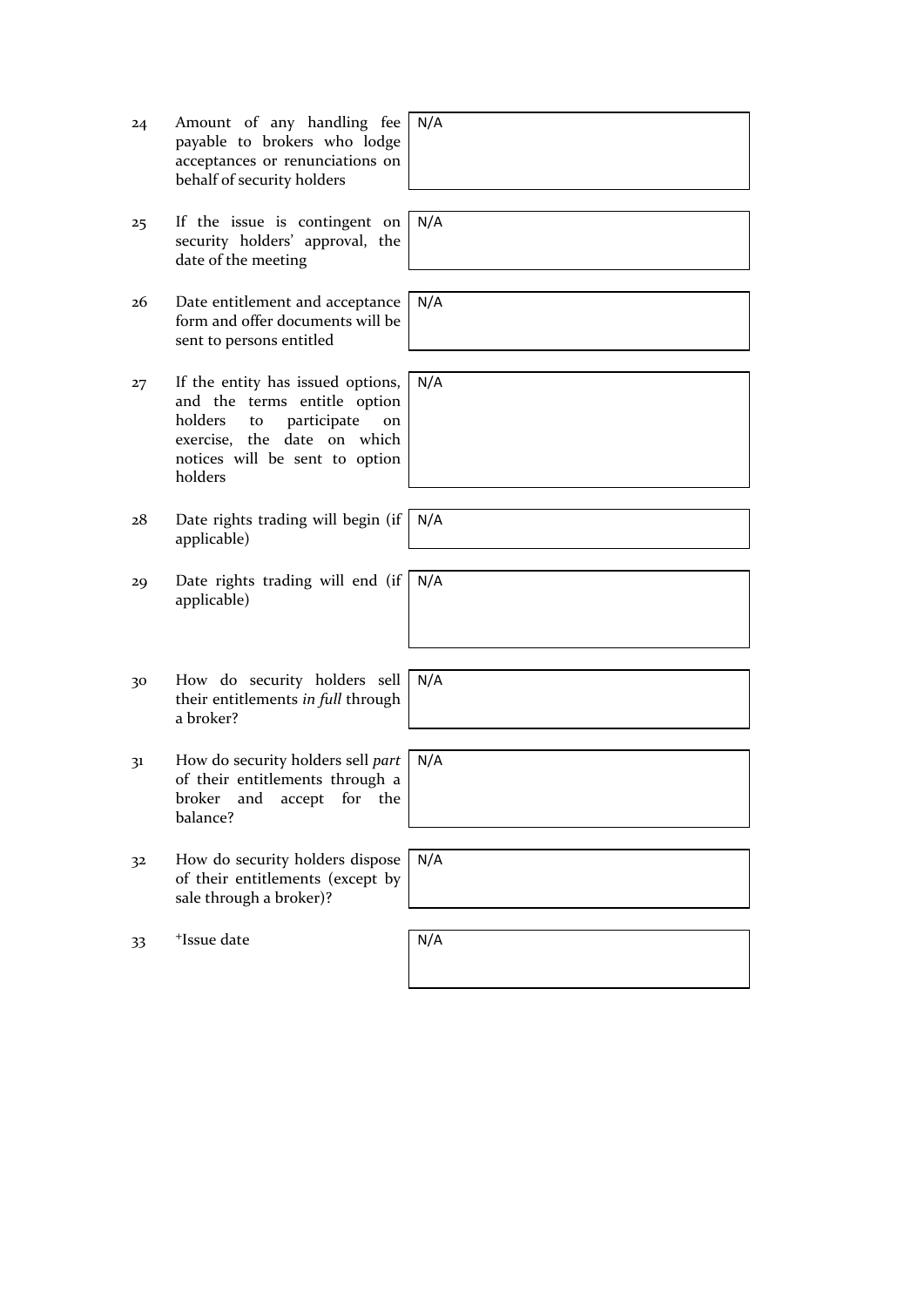## **Part 3 - Quotation of securities**

*You need only complete this section if you are applying for quotation of securities*

| 34  | Type of <sup>+</sup> securities<br>(tick one)                                                                                                                                                                                                                                              |
|-----|--------------------------------------------------------------------------------------------------------------------------------------------------------------------------------------------------------------------------------------------------------------------------------------------|
|     | (a) $\vert$ + Securities described in Part 1                                                                                                                                                                                                                                               |
| (b) | All other <sup>+</sup> securities<br>Example: restricted securities at the end of the escrowed period, partly paid securities that become fully paid,<br>employee incentive share securities when restriction ends, securities issued on expiry or conversion of convertible<br>securities |

### **Entities that have ticked box 34(a)**

#### **Additional securities forming a new class of securities**

*Tick to indicate you are providing the information or documents*

| 35 | If the 'securities are 'equity securities, the names of the 20 largest holders of the<br>additional *securities, and the number and percentage of additional *securities<br>held by those holders                                                                    |
|----|----------------------------------------------------------------------------------------------------------------------------------------------------------------------------------------------------------------------------------------------------------------------|
| 36 | If the <i>*securities</i> are <i>*equity securities</i> , a distribution schedule of the additional<br>*securities setting out the number of holders in the categories<br>$1 - 1,000$<br>$1,001 - 5,000$<br>$5,001 - 10,000$<br>10,001 - 100,000<br>100,001 and over |
| 37 | A copy of any trust deed for the additional <sup>+</sup> securities                                                                                                                                                                                                  |
|    | Entities that have ticked box 34(b)                                                                                                                                                                                                                                  |
| 38 | Number of <sup>+</sup> securities for which<br><sup>+</sup> quotation is sought                                                                                                                                                                                      |

39 <sup>+</sup>Class of <sup>+</sup>securities for which quotation is sought



<sup>+</sup> See chapter 19 for defined terms.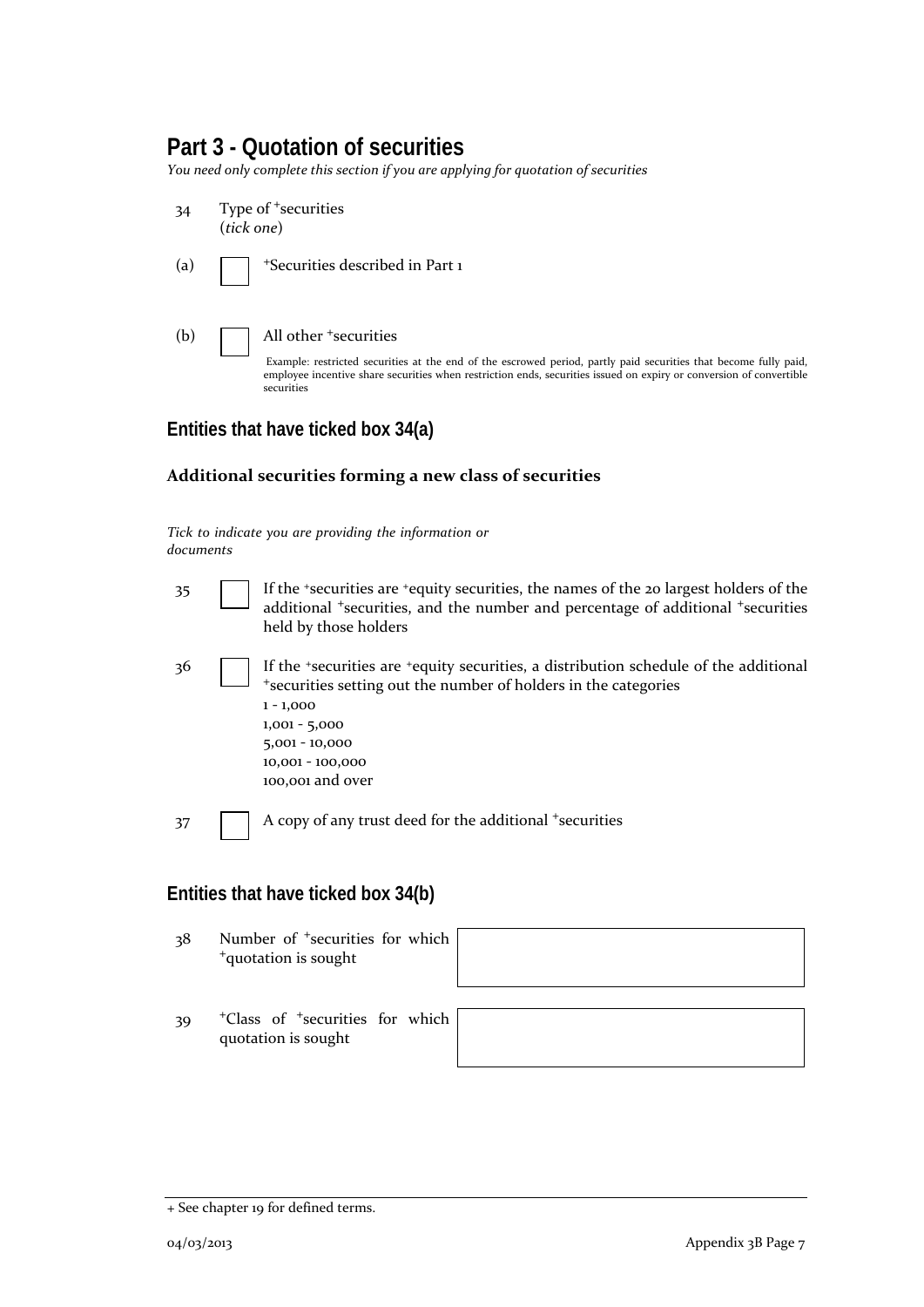40 Do the <sup>+</sup>securities rank equally in all respects from the <sup>+</sup>issue date with an existing <sup>+</sup>class of quoted <sup>+</sup>securities?

> If the additional <sup>+</sup>securities do not rank equally, please state:

- the date from which they do
- the extent to which they participate for the next dividend, (in the case of a trust, distribution) or interest payment
- the extent to which they do not rank equally, other than in relation to the next dividend, distribution or interest payment
- 41 Reason for request for quotation now

Example: In the case of restricted securities, end of restriction period

(if issued upon conversion of another <sup>+</sup>security, clearly identify that other <sup>+</sup>security)

42 Number and <sup>+</sup>class of all <sup>+</sup>securities quoted on ASX (*including* the <sup>+</sup>securities in clause 38)

| Number | <sup>+</sup> Class                                                                                                  |
|--------|---------------------------------------------------------------------------------------------------------------------|
|        |                                                                                                                     |
|        |                                                                                                                     |
| in     |                                                                                                                     |
|        | Number and <sup>+</sup> class of all<br>*securities quoted on ASX<br>( <i>including</i> the <sup>+</sup> securities |

#### **Quotation agreement**

- 1 <sup>+</sup>Quotation of our additional <sup>+</sup>securities is in ASX's absolute discretion. ASX may quote the <sup>+</sup>securities on any conditions it decides.
- 2 We warrant the following to ASX.
	- The issue of the +securities to be quoted complies with the law and is not for an illegal purpose.
	- There is no reason why those *\*securities* should not be granted +quotation.
	- An offer of the *\*securities* for sale within 12 months after their issue will not require disclosure under section  $707(3)$  or section  $1012C(6)$  of the Corporations Act.

Note: An entity may need to obtain appropriate warranties from subscribers for the securities in order to be able to give this warranty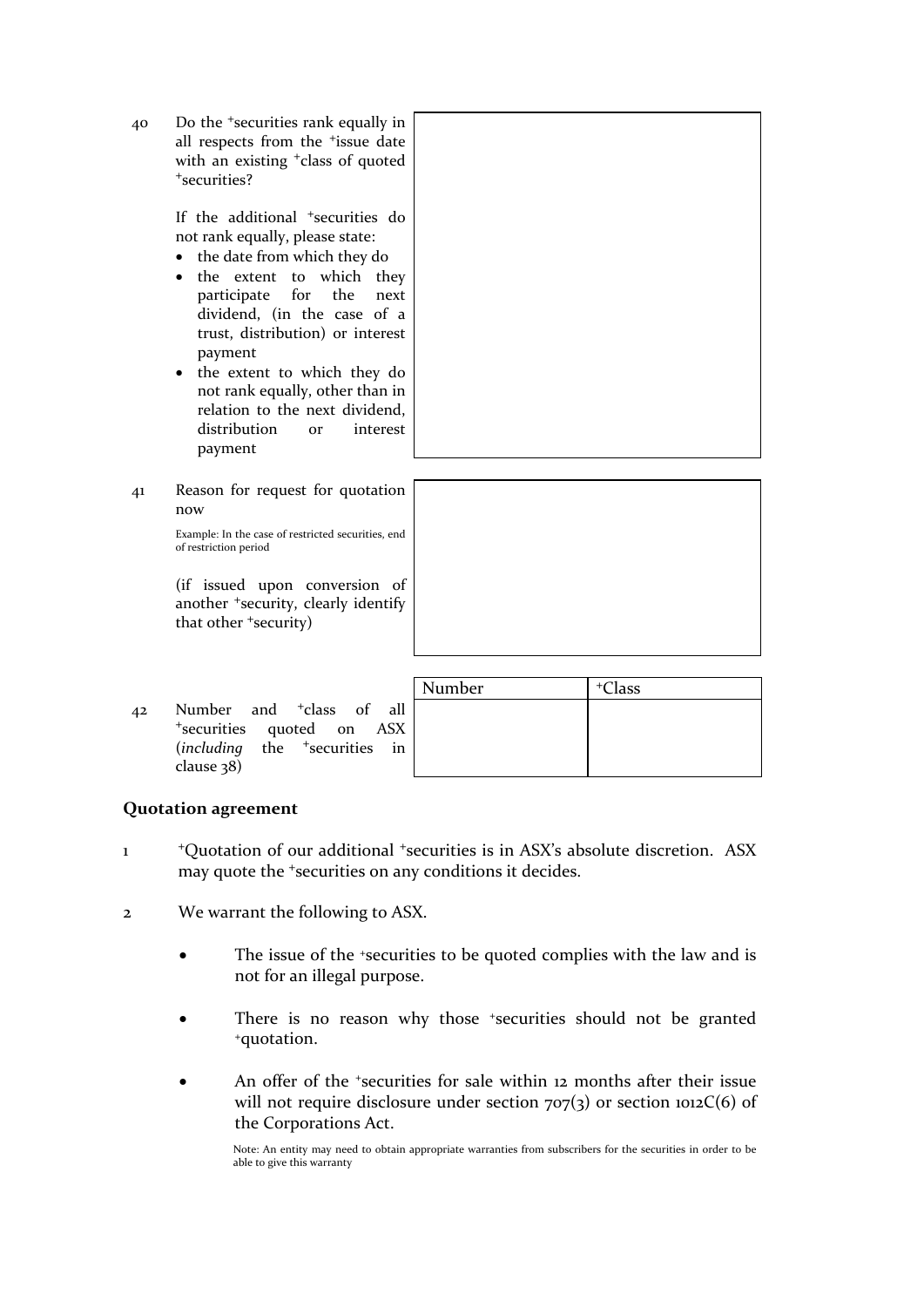- Section 724 or section 1016E of the Corporations Act does not apply to any applications received by us in relation to any +securities to be quoted and that no‐one has any right to return any +securities to be quoted under sections 737, 738 or 1016F of the Corporations Act at the time that we request that the +securities be quoted.
- If we are a trust, we warrant that no person has the right to return the <sup>+</sup>securities to be quoted under section 1019B of the Corporations Act at the time that we request that the +securities be quoted.
- 3 We will indemnify ASX to the fullest extent permitted by law in respect of any claim, action or expense arising from or connected with any breach of the warranties in this agreement.
- 4 We give ASX the information and documents required by this form. If any information or document is not available now, we will give it to ASX before <sup>+</sup>quotation of the <sup>+</sup>securities begins. We acknowledge that ASX is relying on the information and documents. We warrant that they are (will be) true and complete.

Sign here:  $\mathcal{M}_{\emptyset \emptyset \emptyset \emptyset}$  Date: 1 December 2015

(Managing Director) Print name: David Moore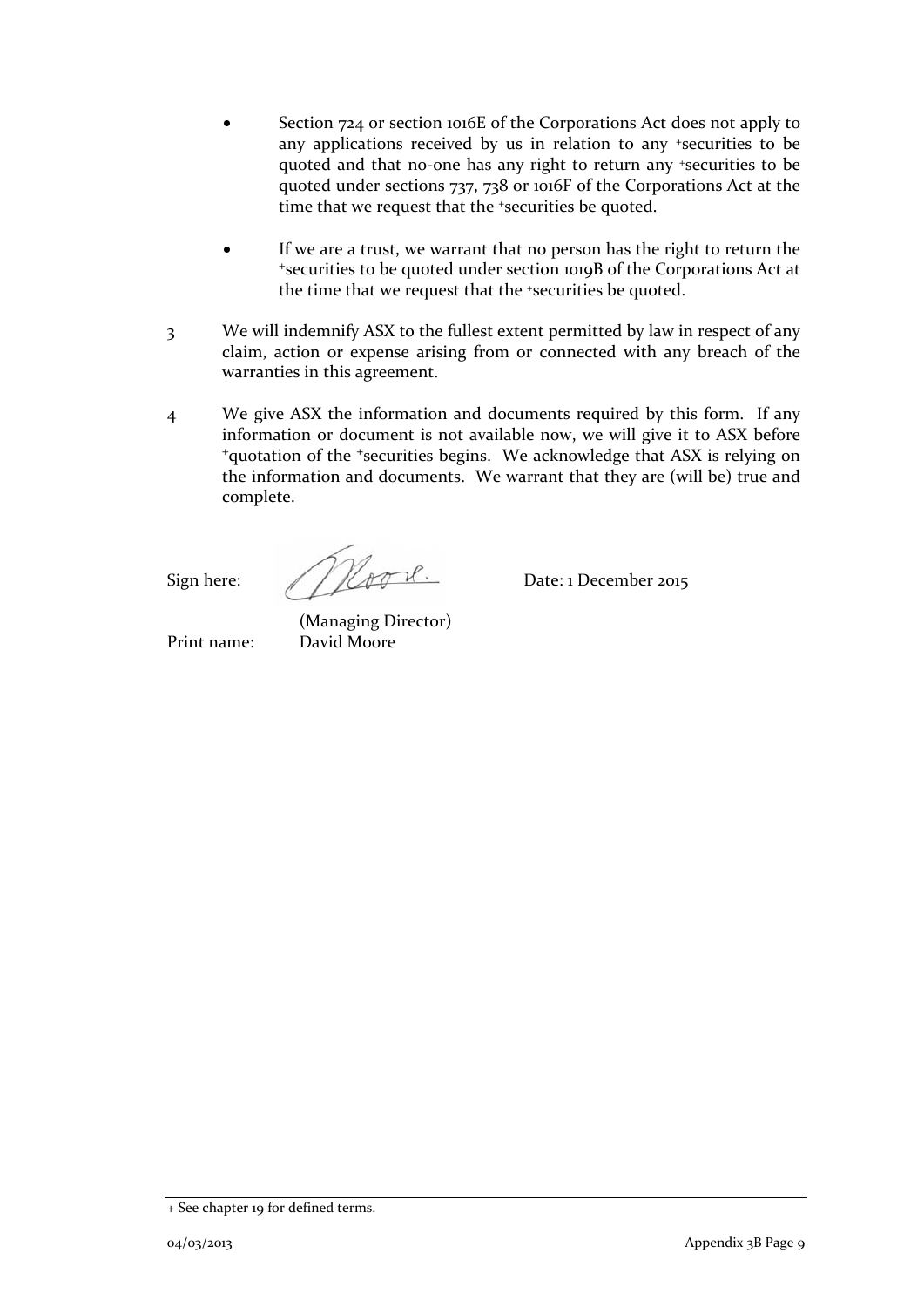# **Appendix 3B – Annexure 1**

## **Calculation of placement capacity under rule 7.1 and rule 7.1A for eligible entities**

Introduced 01/08/12 Amended 04/03/13

## **Part 1**

| Rule 7.1 – Issues exceeding 15% of capital                                                                                                                                                                                                                                                                                                   |     |  |
|----------------------------------------------------------------------------------------------------------------------------------------------------------------------------------------------------------------------------------------------------------------------------------------------------------------------------------------------|-----|--|
| Step 1: Calculate "A", the base figure from which the placement<br>capacity is calculated                                                                                                                                                                                                                                                    |     |  |
| <b>Insert</b> number of fully paid <sup>+</sup> ordinary<br>securities on issue 12 months before the<br>*issue date or date of agreement to issue                                                                                                                                                                                            | N/A |  |
| Add the following:                                                                                                                                                                                                                                                                                                                           | N/A |  |
| Number of fully paid <sup>+</sup> ordinary securities<br>issued in that 12 month period under an<br>exception in rule 7.2                                                                                                                                                                                                                    |     |  |
| Number of fully paid *ordinary securities<br>$\bullet$<br>issued in that 12 month period with<br>shareholder approval                                                                                                                                                                                                                        |     |  |
| Number of partly paid +ordinary<br>securities that became fully paid in that<br>12 month period                                                                                                                                                                                                                                              |     |  |
| Note:<br>Include only ordinary securities here -<br>other classes of equity securities cannot<br>be added<br>Include here (if applicable) the<br>$\bullet$<br>securities the subject of the Appendix<br>3B to which this form is annexed<br>It may be useful to set out issues of<br>securities on different dates as separate<br>line items |     |  |
| <b>Subtract</b> the number of fully paid <sup>+</sup> ordinary<br>securities cancelled during that 12 month<br>period                                                                                                                                                                                                                        | N/A |  |
| "A"                                                                                                                                                                                                                                                                                                                                          | N/A |  |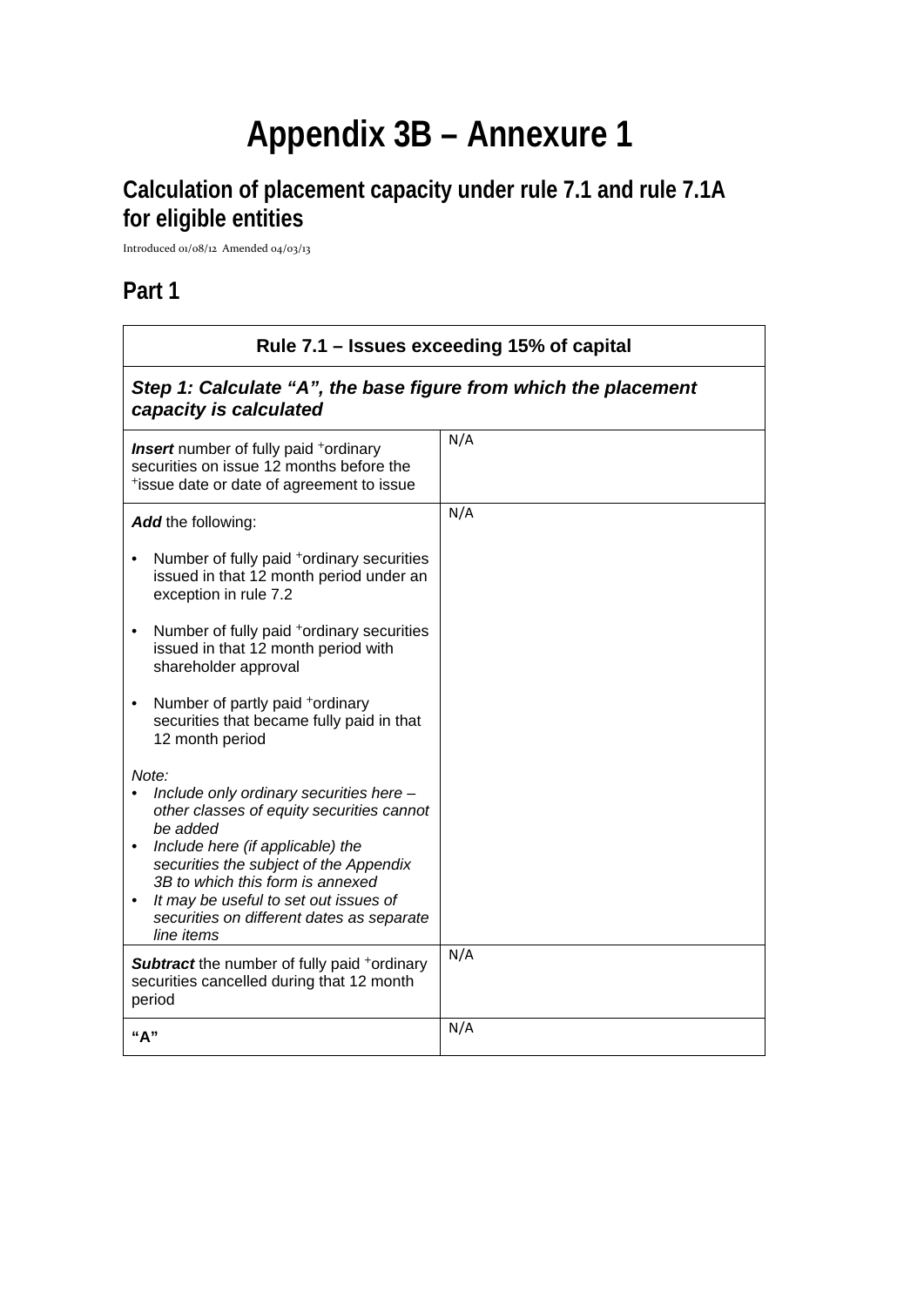| Step 2: Calculate 15% of "A"                                                                                                                                                                                                                                                                                                                          |                                                                    |  |
|-------------------------------------------------------------------------------------------------------------------------------------------------------------------------------------------------------------------------------------------------------------------------------------------------------------------------------------------------------|--------------------------------------------------------------------|--|
| "B"                                                                                                                                                                                                                                                                                                                                                   | 0.15                                                               |  |
|                                                                                                                                                                                                                                                                                                                                                       | [Note: this value cannot be changed]                               |  |
| Multiply "A" by 0.15                                                                                                                                                                                                                                                                                                                                  | N/A                                                                |  |
| Step 3: Calculate "C", the amount of placement capacity under rule<br>7.1 that has already been used                                                                                                                                                                                                                                                  |                                                                    |  |
| <b>Insert</b> number of <sup>+</sup> equity securities issued<br>or agreed to be issued in that 12 month<br>period not counting those issued:                                                                                                                                                                                                         | N/A                                                                |  |
| Under an exception in rule 7.2                                                                                                                                                                                                                                                                                                                        |                                                                    |  |
| Under rule 7.1A                                                                                                                                                                                                                                                                                                                                       |                                                                    |  |
| With security holder approval under rule<br>7.1 or rule 7.4                                                                                                                                                                                                                                                                                           |                                                                    |  |
| Note:<br>This applies to equity securities, unless<br>specifically excluded - not just ordinary<br>securities<br>Include here (if applicable) the<br>$\bullet$<br>securities the subject of the Appendix<br>3B to which this form is annexed<br>It may be useful to set out issues of<br>٠<br>securities on different dates as separate<br>line items |                                                                    |  |
| "C"                                                                                                                                                                                                                                                                                                                                                   | N/A                                                                |  |
| Step 4: Subtract "C" from ["A" x "B"] to calculate remaining<br>placement capacity under rule 7.1                                                                                                                                                                                                                                                     |                                                                    |  |
| "A" x 0.15                                                                                                                                                                                                                                                                                                                                            | N/A                                                                |  |
| Note: number must be same as shown in<br>Step <sub>2</sub>                                                                                                                                                                                                                                                                                            |                                                                    |  |
| Subtract "C"                                                                                                                                                                                                                                                                                                                                          | N/A                                                                |  |
| Note: number must be same as shown in<br>Step 3                                                                                                                                                                                                                                                                                                       |                                                                    |  |
| <b>Total</b> ["A" $\times$ 0.15] – "C"                                                                                                                                                                                                                                                                                                                | N/A                                                                |  |
|                                                                                                                                                                                                                                                                                                                                                       | [Note: this is the remaining placement capacity<br>under rule 7.1] |  |

<sup>+</sup> See chapter 19 for defined terms.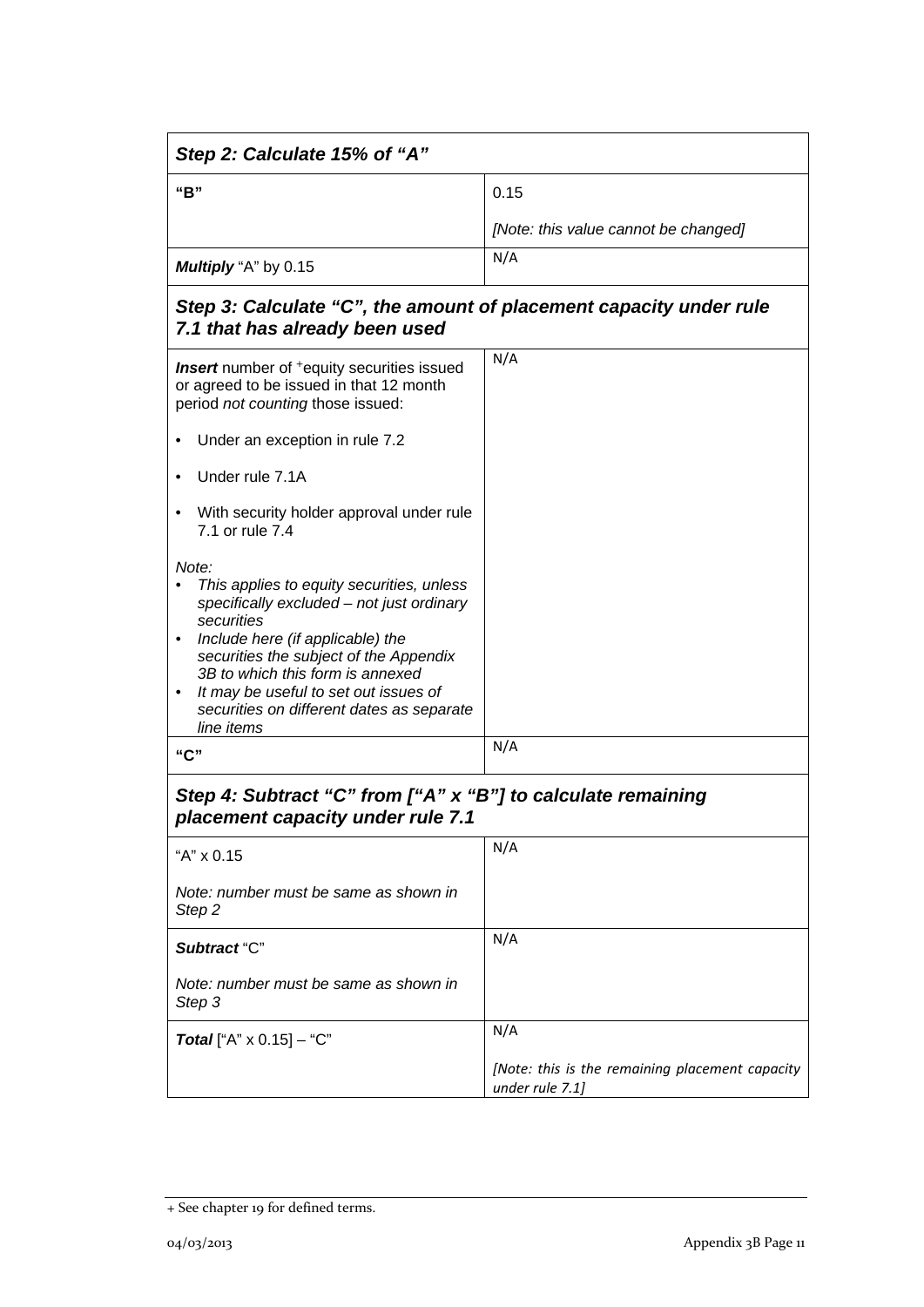| ×<br>٩ |  |
|--------|--|
|--------|--|

| Rule 7.1A - Additional placement capacity for eligible entities                                                                                                                                                                                                                                                                                                                                                                                                                                                                                                                                                                         |                                    |  |
|-----------------------------------------------------------------------------------------------------------------------------------------------------------------------------------------------------------------------------------------------------------------------------------------------------------------------------------------------------------------------------------------------------------------------------------------------------------------------------------------------------------------------------------------------------------------------------------------------------------------------------------------|------------------------------------|--|
| Step 1: Calculate "A", the base figure from which the placement<br>capacity is calculated                                                                                                                                                                                                                                                                                                                                                                                                                                                                                                                                               |                                    |  |
| "A"                                                                                                                                                                                                                                                                                                                                                                                                                                                                                                                                                                                                                                     | N/A                                |  |
| Note: number must be same as shown in<br>Step 1 of Part 1                                                                                                                                                                                                                                                                                                                                                                                                                                                                                                                                                                               |                                    |  |
| Step 2: Calculate 10% of "A"                                                                                                                                                                                                                                                                                                                                                                                                                                                                                                                                                                                                            |                                    |  |
| "D"                                                                                                                                                                                                                                                                                                                                                                                                                                                                                                                                                                                                                                     | 0.10                               |  |
|                                                                                                                                                                                                                                                                                                                                                                                                                                                                                                                                                                                                                                         | Note: this value cannot be changed |  |
| Multiply "A" by 0.10                                                                                                                                                                                                                                                                                                                                                                                                                                                                                                                                                                                                                    | N/A                                |  |
| Step 3: Calculate "E", the amount of placement capacity under rule<br>7.1A that has already been used                                                                                                                                                                                                                                                                                                                                                                                                                                                                                                                                   |                                    |  |
| <b>Insert</b> number of <sup>+</sup> equity securities issued<br>or agreed to be issued in that 12 month<br>period under rule 7.1A<br>Notes:<br>This applies to equity securities $-$ not<br>just ordinary securities<br>Include here $-$ if applicable $-$ the<br>securities the subject of the Appendix<br>3B to which this form is annexed<br>Do not include equity securities issued<br>$\bullet$<br>under rule 7.1 (they must be dealt with<br>in Part 1), or for which specific security<br>holder approval has been obtained<br>It may be useful to set out issues of<br>securities on different dates as separate<br>line items | N/A                                |  |
| "E"                                                                                                                                                                                                                                                                                                                                                                                                                                                                                                                                                                                                                                     | N/A                                |  |